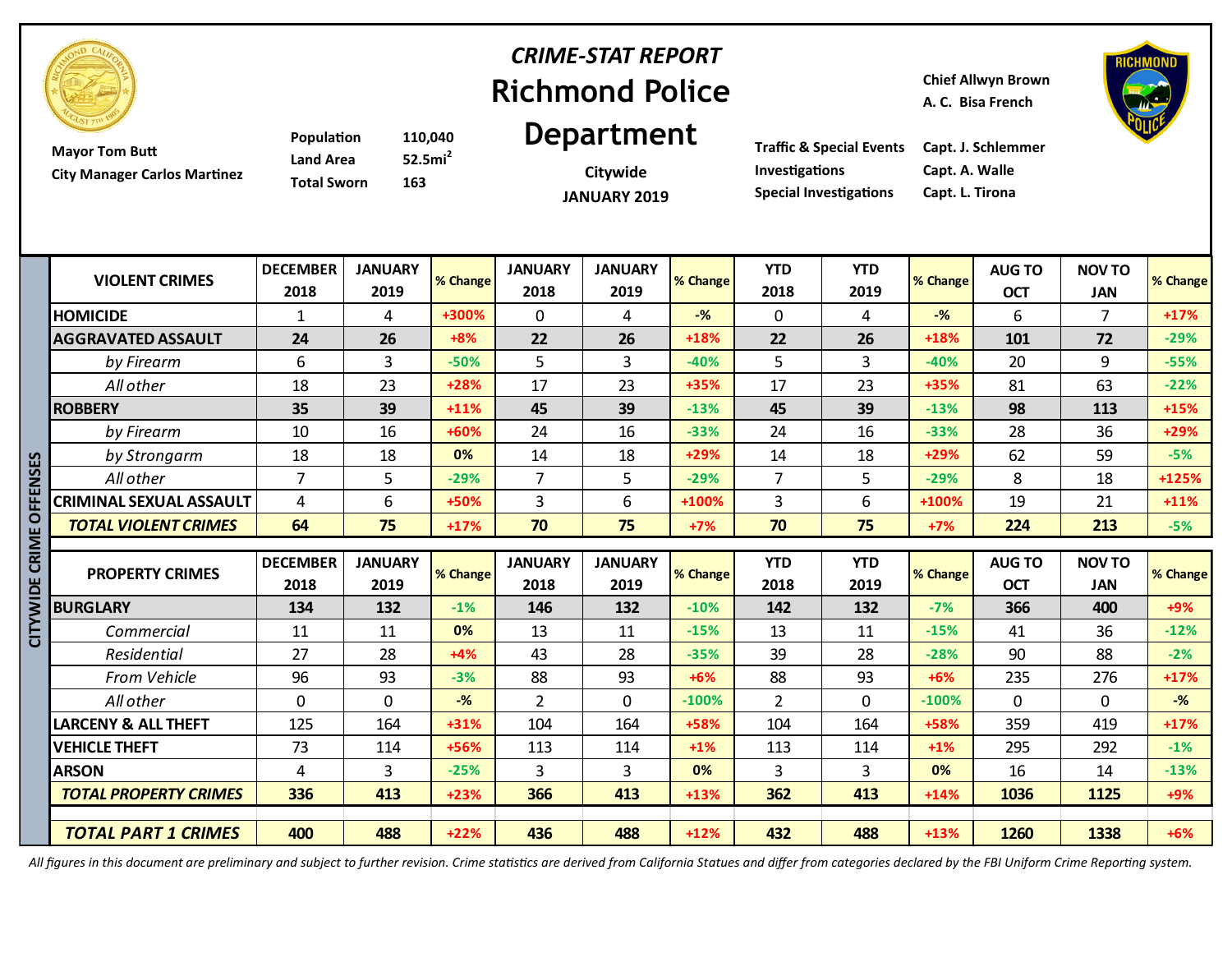

# **Richmond Police**  *CRIME-STAT REPORT*

**City Manager Carlos Martinez**

**Population 110,040 Land Area 52.5mi<sup>2</sup> Total Sworn 163**

**Citywide CFS REPORTS JANUARY 2019**

**Example 110,040 Department** Communications M. Schler **Mayor Tom Butt Records Records Records K. Carzoli Administration Lt. T. Simmons Traffic & Enforcement Lt. F. Tan Communications M. Schlemmer**



|             | <b>CALLS FOR SERVICE</b>         | <b>DECEMBER</b><br>2018 | <b>JANUARY</b><br>2019 | % Change | <b>JANUARY</b><br>2018 | <b>JANUARY</b><br>2019 | % Change       | <b>YTD</b><br>2018 | <b>YTD</b><br>2019 | % Change | <b>AUG TO</b><br><b>OCT</b> | <b>NOV TO</b><br><b>JAN</b> | % Change |
|-------------|----------------------------------|-------------------------|------------------------|----------|------------------------|------------------------|----------------|--------------------|--------------------|----------|-----------------------------|-----------------------------|----------|
|             | <b>ALL CALLS</b>                 | 8,877                   | 10,349                 | $+17%$   | 7,130                  | 10,349                 | +45%           | 7,130              | 10,349             | +45%     | 26,224                      | 23,208                      | $-12%$   |
|             | Officer-Initiated                | 1,913                   | 3,094                  | $+62%$   | 2,359                  | 3,094                  | $+31%$         | 2,359              | 3,094              | $+31%$   | 7,493                       | 8,031                       | $+7%$    |
|             | Traffic Stops                    | 768                     | 1,376                  | +79%     | 941                    | 1,376                  | +46%           | 941                | 1,376              | +46%     | 2,967                       | 3,041                       | $+2%$    |
| <b>ORTS</b> | Pedestrian Stops                 | 76                      | 143                    | +88%     | 140                    | 143                    | $+2%$          | 140                | 143                | $+2%$    | 306                         | 397                         | +30%     |
| REP         | Community Engagements            | 187                     | 391                    | +109%    | 0                      | 391                    | $-\frac{9}{6}$ | 0                  | 391                | $-%$     | 831                         | 732                         | $-12%$   |
|             | <b>Security Checks</b>           | 234                     | 273                    | $+17%$   | 425                    | 273                    | $-36%$         | 425                | 273                | $-36%$   | 942                         | 1,117                       | $+19%$   |
| QND         | <b>Shots Fired</b>               | 120                     | 114                    | $-5%$    | 127                    | 114                    | $-10%$         | 127                | 114                | $-10%$   | 301                         | 222                         | $-26%$   |
| S           | Loitering & Prostitution         | 80                      | 64                     | $-20%$   | 66                     | 64                     | $-3%$          | 66                 | 64                 | $-3%$    | 203                         | 241                         | $+19%$   |
| CALL!       |                                  |                         |                        |          |                        |                        |                |                    |                    |          |                             |                             |          |
| CITYWIDE    | <b>REPORTS</b>                   | <b>DECEMBER</b><br>2018 | <b>JANUARY</b><br>2019 | % Change | <b>JANUARY</b><br>2018 | <b>JANUARY</b><br>2019 | % Change       | <b>YTD</b><br>2018 | <b>YTD</b><br>2019 | % Change | <b>AUG TO</b><br><b>OCT</b> | <b>NOV TO</b><br>JAN        | % Change |
|             | <b>ARRESTS</b>                   | 161                     | 234                    | +45%     | 178                    | 234                    | $+31%$         | 178                | 234                | $+31%$   | 547                         | 538                         | $-2%$    |
|             | from Warrants                    | 31                      | 71                     | +129%    | 56                     | 71                     | $+27%$         | 56                 | 71                 | $+27%$   | 148                         | 132                         | $-11%$   |
|             | <b>Citation Reports</b>          | 340                     | 561                    | $+65%$   | 451                    | 561                    | $+24%$         | 451                | 561                | $+24%$   | 1,270                       | 2,160                       | $+70%$   |
|             | <b>Impound Reports</b>           | 230                     | 327                    | $+42%$   | 268                    | 327                    | $+22%$         | 268                | 327                | $+22%$   | 850                         | 966                         | $+14%$   |
|             | <b>Traffic Collision Reports</b> | 116                     | 91                     | $-22%$   | 140                    | 91                     | $-35%$         | 140                | 91                 | $-35%$   | 331                         | 353                         | $+7%$    |
|             | <b>Field Contacts</b>            | 14                      | 25                     | +79%     | 59                     | 25                     | $-58%$         | 59                 | 25                 | $-58%$   | 62                          | 88                          | $+42%$   |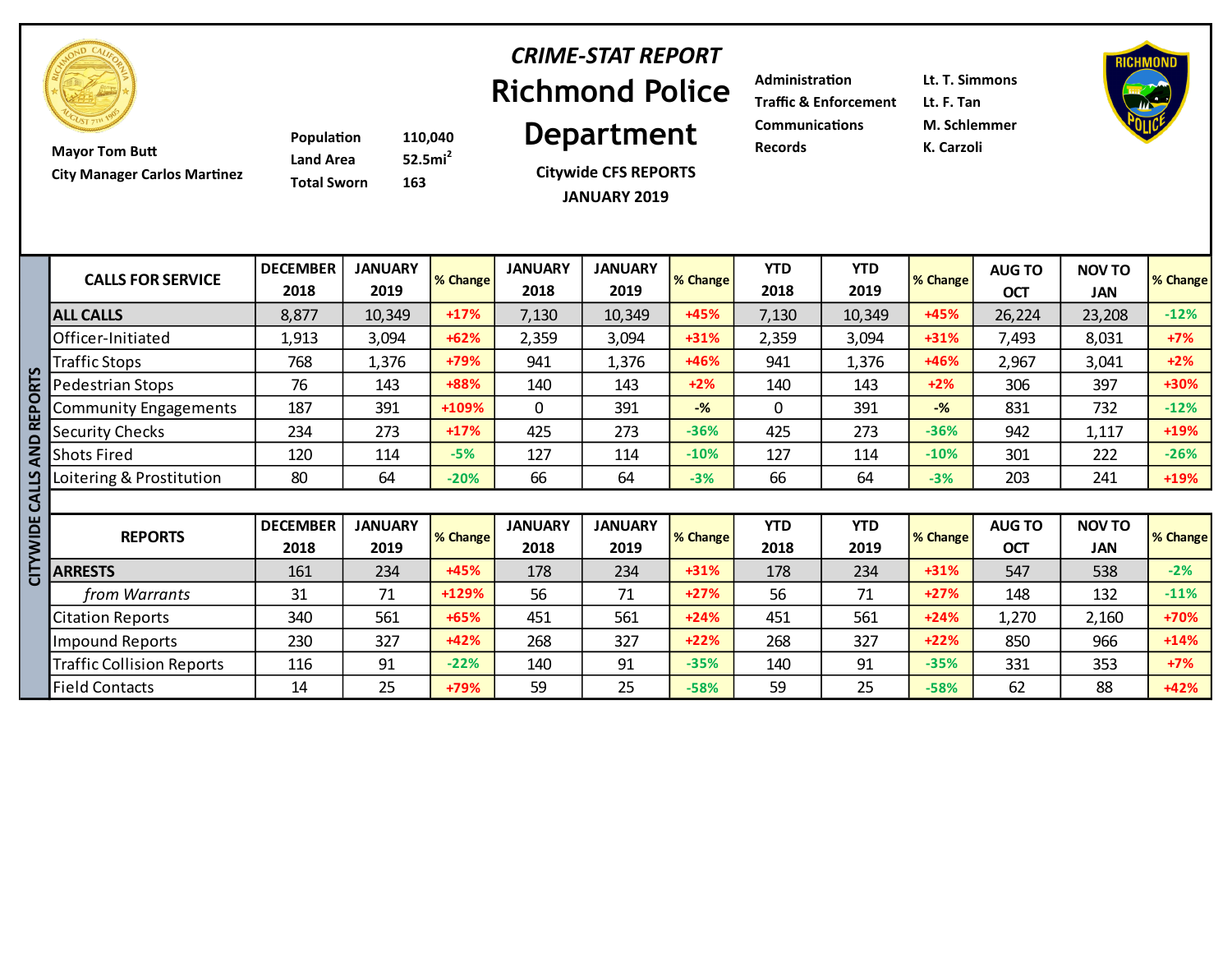

### **Richmond Police Department** *CRIME-STAT REPORT*

**Southern District JANUARY 2019**

**Capt. L. Tirona Lt. T. Gray**

|            | <b>VIOLENT CRIMES</b>          | <b>DECEMBER</b><br>2018 | <b>JANUARY</b><br>2019 | % Change | <b>JANUARY</b><br>2018 | <b>JANUARY</b><br>2019 | % Change       | <b>YTD</b><br>2018 | <b>YTD</b><br>2019 | % Change       | <b>AUG TO</b><br><b>OCT</b> | <b>NOV TO</b><br><b>JAN</b> | % Change |
|------------|--------------------------------|-------------------------|------------------------|----------|------------------------|------------------------|----------------|--------------------|--------------------|----------------|-----------------------------|-----------------------------|----------|
|            | <b>HOMICIDE</b>                | $\Omega$                | 3                      | $-$ %    | 0                      | 3                      | $-$ %          | $\mathbf{0}$       | 3                  | $-$ %          | $\mathbf{1}$                | 4                           | +300%    |
|            | <b>AGGRAVATED ASSAULT</b>      | 9                       | 14                     | +56%     | 5                      | 14                     | +180%          | 5                  | 14                 | +180%          | 38                          | 29                          | $-24%$   |
|            | by Firearm                     | 3                       | 3                      | 0%       | $\mathbf 0$            | $\overline{3}$         | $-\frac{9}{6}$ | $\mathbf 0$        | 3                  | $-\frac{9}{6}$ | $\overline{7}$              | 6                           | $-14%$   |
|            | All other                      | 6                       | 11                     | +83%     | 5                      | 11                     | +120%          | 5                  | 11                 | $+120%$        | 31                          | 23                          | $-26%$   |
| n          | <b>ROBBERY</b>                 | 12                      | 15                     | $+25%$   | 14                     | 15                     | $+7%$          | 14                 | 15                 | $+7%$          | 25                          | 37                          | +48%     |
| או<br>3    | by Firearm                     | 5                       | 6                      | $+20%$   | 8                      | 6                      | $-25%$         | 8                  | 6                  | $-25%$         | 11                          | 14                          | $+27%$   |
|            | by Strongarm                   | 5                       | 6                      | $+20%$   | 5                      | 6                      | $+20%$         | 5                  | 6                  | $+20%$         | 14                          | 15                          | $+7%$    |
| <b>AND</b> | All other                      | $\overline{2}$          | 3                      | +50%     | $\mathbf{1}$           | $\overline{3}$         | +200%          | $\mathbf{1}$       | $\overline{3}$     | +200%          | $\mathbf{0}$                | 8                           | $-%$     |
|            | <b>CRIMINAL SEXUAL ASSAULT</b> | 3                       | 4                      | +33%     | $\mathbf{1}$           | 4                      | +300%          | $\mathbf{1}$       | 4                  | +300%          | 9                           | $\overline{7}$              | $-22%$   |
|            | <b>TOTAL VIOLENT CRIMES</b>    | 24                      | 36                     | +50%     | 20                     | 36                     | +80%           | 20                 | 36                 | +80%           | 73                          | 77                          | $+5%$    |
|            |                                |                         |                        |          |                        |                        |                |                    |                    |                |                             |                             |          |
| ᄒ          | <b>PROPERTY CRIMES</b>         | <b>DECEMBER</b>         | <b>JANUARY</b>         | % Change | <b>JANUARY</b>         | <b>JANUARY</b>         | % Change       | <b>YTD</b>         | <b>YTD</b>         | % Change       | <b>AUG TO</b>               | <b>NOV TO</b>               | % Change |
|            |                                | 2018                    | 2019                   |          |                        |                        |                |                    |                    |                |                             |                             |          |
|            |                                |                         |                        |          | 2018                   | 2019                   |                | 2018               | 2019               |                | <b>OCT</b>                  | <b>JAN</b>                  |          |
|            | <b>BURGLARY</b>                | 52                      | 65                     | $+25%$   | 46                     | 65                     | $+41%$         | 46                 | 65                 | $+41%$         | 104                         | 168                         | $+62%$   |
|            | Commercial                     | 4                       | 5                      | $+25%$   | 3                      | 5                      | $+67%$         | 3                  | 5                  | $+67%$         | 17                          | 13                          | $-24%$   |
|            | Residential                    | $\overline{7}$          | 10                     | +43%     | 14                     | 10                     | $-29%$         | 14                 | 10                 | $-29%$         | 34                          | 32                          | $-6%$    |
| 2          | From Vehicle                   | 41                      | 50                     | $+22%$   | 27                     | 50                     | +85%           | 27                 | 50                 | +85%           | 53                          | 123                         | +132%    |
|            | All other                      | 0                       | $\mathbf 0$            | $-%$     | $\overline{2}$         | $\mathbf 0$            | $-100%$        | $\overline{2}$     | 0                  | $-100%$        | $\mathbf{0}$                | $\mathbf 0$                 | $-$ %    |
|            | <b>LARCENY &amp; ALL THEFT</b> | 34                      | 37                     | $+9%$    | 32                     | 37                     | +16%           | 32                 | 37                 | $+16%$         | 118                         | 108                         | $-8%$    |
|            | <b>VEHICLE THEFT</b>           | 19                      | 26                     | +37%     | 31                     | 26                     | $-16%$         | 31                 | 26                 | $-16%$         | 94                          | 73                          | $-22%$   |
|            | <b>ARSON</b>                   | 0                       | $\overline{2}$         | $-%$     | $\mathbf 0$            | $\overline{2}$         | $-$ %          | $\mathbf 0$        | $\overline{2}$     | $-%$           | $\overline{7}$              | 6                           | $-14%$   |
|            | <b>TOTAL PROPERTY CRIMES</b>   | 105                     | 130                    | $+24%$   | 109                    | 130                    | +19%           | 109                | 130                | +19%           | 323                         | 355                         | $+10%$   |
|            |                                |                         |                        |          |                        |                        |                |                    |                    |                |                             |                             |          |

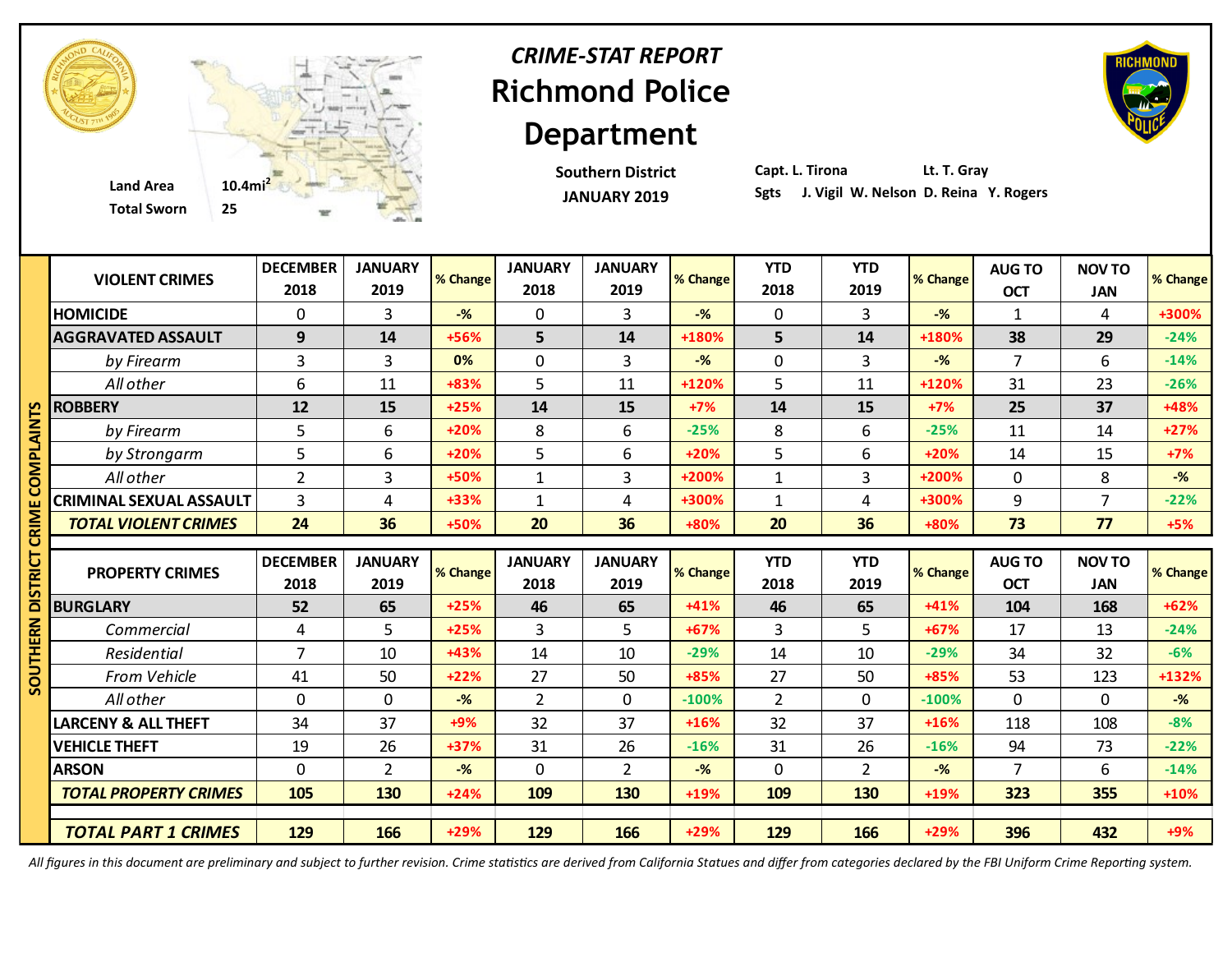

### **Richmond Police Department** *CRIME-STAT REPORT*

**Central District JANUARY 2019**

**Capt. J. Schlemmer Lt. T. Mollenbernd**

|              |                                | <b>DECEMBER</b> | <b>JANUARY</b> | % Change | <b>JANUARY</b> | <b>JANUARY</b> | % Change | <b>YTD</b>     | <b>YTD</b>     | % Change       | <b>AUG TO</b>  | <b>NOV TO</b>  |          |
|--------------|--------------------------------|-----------------|----------------|----------|----------------|----------------|----------|----------------|----------------|----------------|----------------|----------------|----------|
|              | <b>VIOLENT CRIMES</b>          | 2018            | 2019           |          | 2018           | 2019           |          | 2018           | 2019           |                | <b>OCT</b>     | <b>JAN</b>     | % Change |
|              | <b>HOMICIDE</b>                | $\mathbf{0}$    | $\mathbf 0$    | $-$ %    | $\mathbf 0$    | $\mathbf{0}$   | $-$ %    | $\mathbf{0}$   | 0              | $-$ %          | 5              | $\mathbf 0$    | $-100%$  |
|              | <b>AGGRAVATED ASSAULT</b>      | $\overline{7}$  | 6              | $-14%$   | 15             | 6              | $-60%$   | 15             | 6              | $-60%$         | 37             | 19             | $-49%$   |
|              | by Firearm                     | $\overline{2}$  | $\mathbf 0$    | $-100%$  | 5              | $\Omega$       | $-100%$  | 5              | $\overline{0}$ | $-100%$        | 11             | $\overline{2}$ | $-82%$   |
|              | All other                      | 5               | 6              | $+20%$   | 10             | 6              | $-40%$   | 10             | 6              | $-40%$         | 26             | 17             | $-35%$   |
| Ŵ            | <b>ROBBERY</b>                 | $\overline{7}$  | 12             | $+71%$   | 11             | 12             | $+9%$    | 11             | 12             | $+9%$          | 38             | 31             | $-18%$   |
|              | by Firearm                     | $\mathbf{1}$    | 5              | +400%    | 6              | 5              | $-17%$   | 6              | 5              | $-17%$         | 5              | 8              | +60%     |
| <b>MIATE</b> | by Strongarm                   | 3               | 5              | $+67%$   | 3              | 5              | $+67%$   | 3              | 5              | $+67%$         | 28             | 15             | $-46%$   |
|              | All other                      | 3               | $\overline{2}$ | $-33%$   | $\overline{2}$ | $\overline{2}$ | 0%       | $\overline{2}$ | $\overline{2}$ | 0%             | 5              | 8              | +60%     |
|              | <b>CRIMINAL SEXUAL ASSAULT</b> | 4               | $\mathbf{1}$   | $-75%$   | $\overline{2}$ | $\mathbf{1}$   | $-50%$   | $\overline{2}$ | 1              | $-50%$         | $\overline{7}$ | 6              | $-14%$   |
|              | <b>TOTAL VIOLENT CRIMES</b>    | 18              | 19             | $+6%$    | 28             | 19             | $-32%$   | 28             | 19             | $-32%$         | 87             | 56             | $-36%$   |
| ឨ            |                                |                 |                |          |                |                |          |                |                |                |                |                |          |
|              |                                |                 |                |          |                |                |          |                |                |                |                |                |          |
| Ե            | <b>PROPERTY CRIMES</b>         | <b>DECEMBER</b> | <b>JANUARY</b> | % Change | <b>JANUARY</b> | <b>JANUARY</b> | % Change | <b>YTD</b>     | <b>YTD</b>     | % Change       | <b>AUG TO</b>  | <b>NOV TO</b>  | % Change |
|              |                                | 2018            | 2019           |          | 2018           | 2019           |          | 2018           | 2019           |                | <b>OCT</b>     | <b>JAN</b>     |          |
|              | <b>BURGLARY</b>                | 14              | 14             | 0%       | 21             | 14             | $-33%$   | 21             | 14             | $-33%$         | 40             | 44             | $+10%$   |
|              | Commercial                     | $\mathbf{1}$    | 1              | 0%       | 3              | $\mathbf{1}$   | $-67%$   | 3              | $\mathbf{1}$   | $-67%$         | 5              | 4              | $-20%$   |
|              | Residential                    | 5               | 5              | 0%       | 5              | 5              | 0%       | 5              | 5              | 0%             | 12             | 14             | $+17%$   |
| <b>N</b> 30  | From Vehicle                   | 8               | 8              | 0%       | 13             | 8              | $-38%$   | 13             | 8              | $-38%$         | 23             | 26             | $+13%$   |
|              | All other                      | $\mathbf{0}$    | $\mathbf 0$    | $-$ %    | $\mathbf 0$    | $\mathbf 0$    | $-$ %    | $\mathbf 0$    | 0              | $-\frac{9}{6}$ | $\mathbf 0$    | $\mathbf 0$    | $-%$     |
|              | <b>LARCENY &amp; ALL THEFT</b> | 32              | 31             | $-3%$    | 20             | 31             | +55%     | 20             | 31             | +55%           | 66             | 88             | +33%     |
|              | <b>VEHICLE THEFT</b>           | 10              | 27             | +170%    | 49             | 27             | $-45%$   | 49             | 27             | $-45%$         | 61             | 57             | $-7%$    |
|              | <b>ARSON</b>                   | $\overline{2}$  | $\mathbf 0$    | $-100%$  | $\overline{2}$ | $\mathbf 0$    | $-100%$  | $\overline{2}$ | 0              | $-100%$        | 6              | 4              | $-33%$   |
|              | <b>TOTAL PROPERTY CRIMES</b>   | 58              | 72             | $+24%$   | 92             | 72             | $-22%$   | 92             | 72             | $-22%$         | 173            | 193            | $+12%$   |
|              | <b>TOTAL PART 1 CRIMES</b>     | 76              | 91             | $+20%$   | 120            | 91             | $-24%$   | 120            | 91             | $-24%$         | 260            | 249            | $-4%$    |